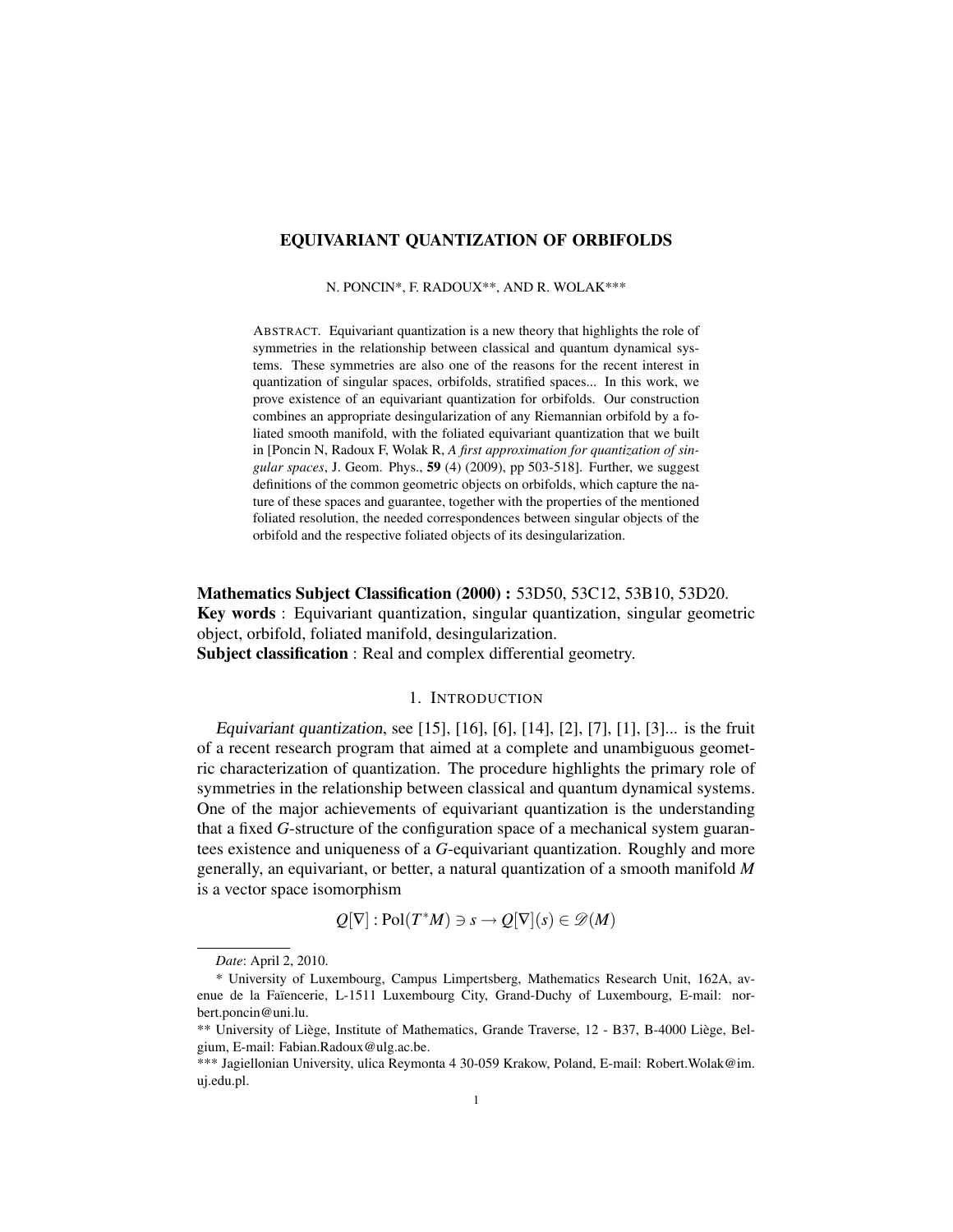that maps a smooth function  $s \in Pol(T^*M)$  of the phase space  $T^*M$ , which is polynomial along the fibers, to a differential operator  $Q[\nabla](s) \in \mathscr{D}(M)$  that acts on functions  $f \in C^{\infty}(M)$  of the configuration space *M*. The quantization map  $Q[\nabla]$ depends on the projective class  $[\nabla]$  of an arbitrary torsionless connection  $\nabla$  of *M*, and it is equivariant with respect to the action of local diffeomorphisms  $\phi$  of *M*, i.e.

$$
Q[\phi^*\nabla](\phi^*s)(\phi^*f) = \phi^*(Q[\nabla](s)(f)),
$$

 $\forall s \in Pol(T^*M), \forall f \in C^{\infty}(M)$ . Such natural and projectively invariant quantizations, or simply equivariant quantizations, were investigated in several works, see e.g. [4], [17], [9].

On the other hand, quantization of singular spaces, see e.g. [5], [11], [12], [13], [10], [18]... is an upcoming topic in Mathematical Physics, in particular in view of the interest of reduction for complex systems with symmetries. More precisely, if a symmetry group acts on the phase space or the configuration space of a general system, the quotient space is usually a singular space, an orbifold or a stratified space... The challenge consists in the quest for a quantization procedure of such singular spaces that in addition commutes with reduction.

It is now quite natural to ask which aspects of the new theory of equivariant quantization – that was recently extended from vector spaces to smooth manifolds – hold true for certain singular spaces. The main result of this work is the proof of existence of equivariant quantization for orbifolds.

A first difficulty of the attempt to construct an equivariant quantization on a singular space, is the proper definition of the actors in equivariant quantization – functions, differential operators, symbols, vector fields, differential forms, connections... – for this space. Even in the case of orbifolds no universally accepted definitions can be found in literature. Morevoer, geometric and algebraic definitions do not always coincide as in the classical context. Our method is based on the resolution of orbifolds proposed in [8]. More precisely, we combine this desingularization technique, which allows identifying any Riemannian orbifold *V* with the leaf space of a foliated smooth manifold  $(\tilde{V}, \mathscr{F})$ , with the foliated equivariant quantization that we constructed in [19], to build a singular equivariant quantization of orbifolds. To realize this idea, meaningful definitions, which not only capture the nature of orbifolds but ensure simultaneously that singular objects of *V* are in 1-to-1 correspondence with the respective foliated objects of  $(\tilde{V}, \mathscr{F})$ , are needed. We show that the chosen foliated resolution of orbifolds has exactly the properties that are necessary for this kind of relationship.

The paper is organized as follows. In the second section, we recall the definitions of foliated objects and of a foliated equivariant quantization. In the third, we detail our geometric definitions of singular objects on orbifolds and study their relevant properties for the singular equivariant quantization problem. We describe and further investigate, in Section 4, the foliated desingularization of a Riemannian orbifold, putting special emphasis on aspects that are of importance for the mentioned appropriate correspondence between foliated and singular objects. The last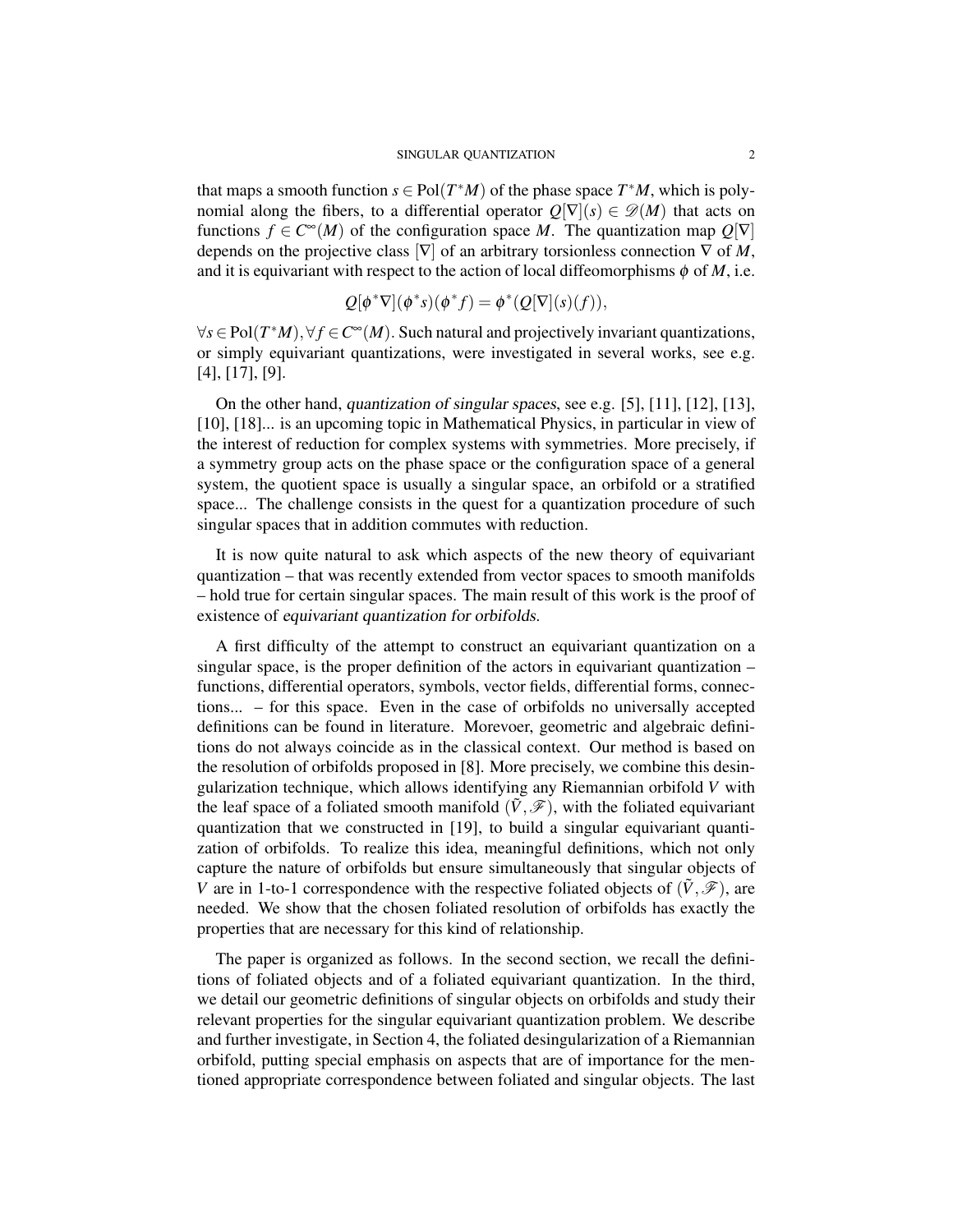section deals with existence and the explicit construction of a singular equivariant quantization of Riemannian orbifolds.

### 2. FOLIATED QUANTIZATION

In the sequel,  $(M,\mathscr{F})$  denotes an *n*-dimensional smooth manifold endowed with a regular foliation  $\mathscr F$  of dimension *p* and codimension  $q = n - p$ . Moreover, *U* is an open set of  $(M,\mathscr{F})$ .

Let us first recall the definitions of the foliated objects and of the foliated natural and projectively invariant quantization given in [19] :

**Definition 1.** A foliated function *f* on *U* is a smooth function  $f \in C^{\infty}(U)$  such that *f* is constant along the connected components of the traces of the leaves in *U*. In other words, if  $(V,(x, y))$  is a system of adapted coordinates such that  $V \cap U \neq \emptyset$ , the local form of *f* on  $U \cap V$  depends only on the transverse coordinates *y*.

We denote by  $C^{\infty}(U,\mathscr{F})$  the algebra of all foliated functions of  $(U,\mathscr{F})$ .

**Definition 2.** A foliated differential operator *D* of order  $k \in \mathbb{N}$  of *U* is an endomorphism of the space  $C^{\infty}(U,\mathscr{F})$  of foliated functions, which reads in any system  $(V, (x<sup>1</sup>,..., x<sup>p</sup>, y<sup>1</sup>,..., y<sup>q</sup>))$  of adapted coordinates in the following way:

$$
D|_{U\cap V}=\sum_{|\alpha|\leq k}D_{\alpha}\,\partial_{y^1}^{\alpha^1}\ldots \partial_{y^q}^{\alpha^q},
$$

where the coefficients  $D_{\alpha} \in C^{\infty}(U \cap V, \mathscr{F})$  are locally defined foliated functions and where *k* is independent of the considered chart.

We denote by  $\mathscr{D}^k(U,\mathscr{F})$  the  $C^\infty(U,\mathscr{F})$ -module of all *k*-th order foliated differential operators of  $(U, \mathscr{F})$  and set

$$
\mathscr{D}(U,\mathscr{F}):=\cup_{k\in\mathbb{N}}\mathscr{D}^k(U,\mathscr{F}).
$$

The graded space  $\mathscr{S}(U,\mathscr{F})$  associated with the filtered space  $\mathscr{D}(U,\mathscr{F})$ ,

$$
\mathscr{S}(U,\mathscr{F}):=\oplus_{k\in\mathbb{N}}\mathscr{S}^k(U,\mathscr{F}):=\oplus_{k\in\mathbb{N}}\mathscr{D}^k(U,\mathscr{F})/\mathscr{D}^{k-1}(U,\mathscr{F}),
$$

is the space of foliated symbols. The *k*-th order symbol of a *k*-th order foliated differential operator *D* is then simply its class  $\sigma_k(D)$  in the *k*-th term of the symbol space. The principal symbol  $[D]$  of *D* is the symbol  $\sigma_k(D)$  with the lowest possible *k*.

**Definition 3.** An adapted vector field of *U* is a vector field  $X \in \text{Vect}(U)$  such that  $[X, Y] \in \Gamma(T\mathscr{F})$ , for all  $Y \in \Gamma(T\mathscr{F})$ .

The space Vect<sub> $\mathcal{F}(U)$ </sub> of adapted vector fields is obviously a Lie subalgebra of the Lie algebra  $\text{Vect}(U)$  and the space  $\Gamma(T\mathcal{F})$  of tangent vector fields is an ideal of Vect<sub> $\mathscr{F}(U)$ .</sub>

**Definition 4.** The quotient algebra  $Vect(U,\mathcal{F}) := Vect(\mathcal{F}(U)/\Gamma(T\mathcal{F}))$  is the Lie algebra of foliated vector fields.

The space Vect $(U, \mathscr{F})$  is also a  $C^{\infty}(U, \mathscr{F})$ -module that acts naturally on  $C^{\infty}(U, \mathscr{F})$  $\mathscr{F}$ ).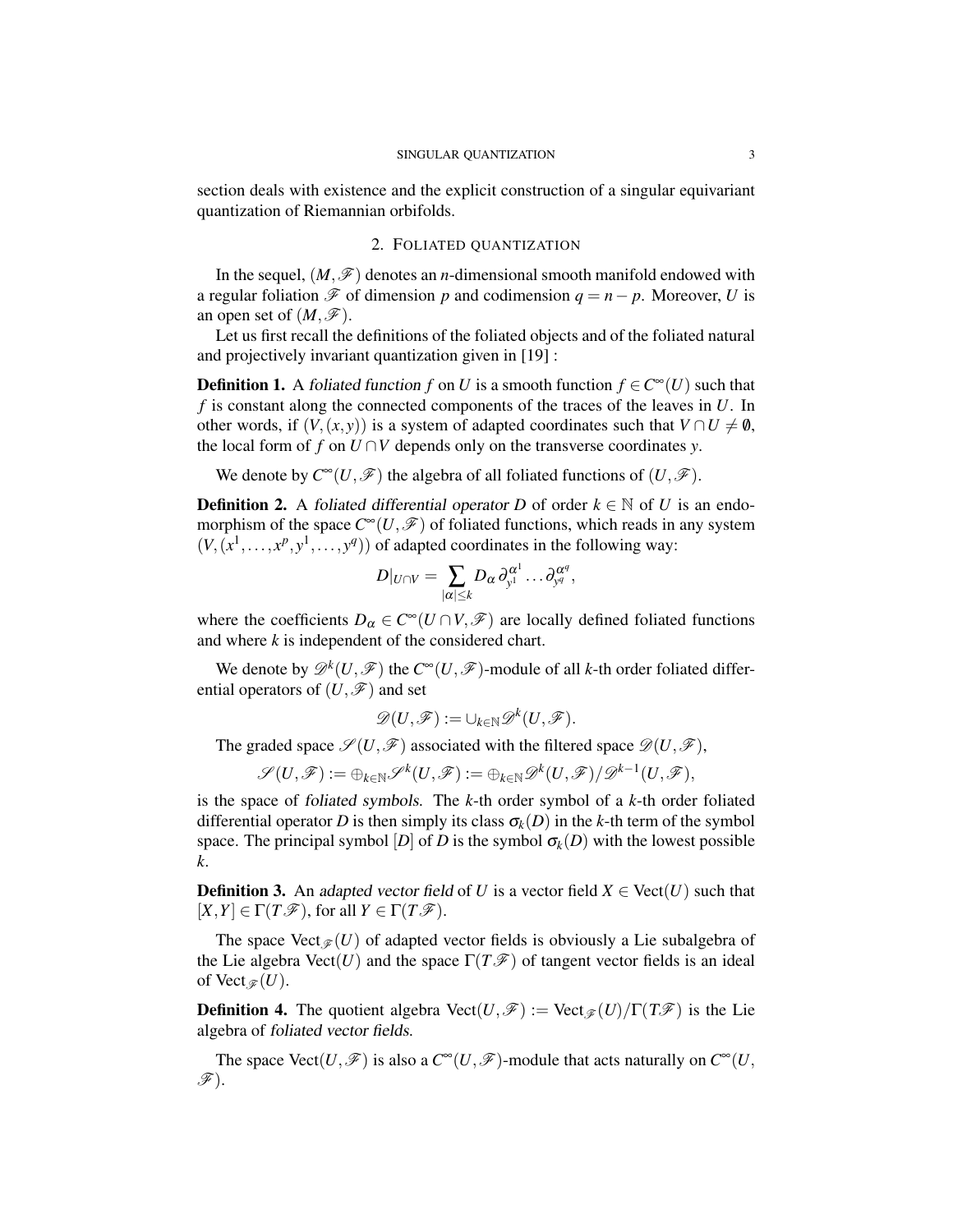**Proposition 1.** The space  $\text{Vect}(U,\mathcal{F})$  is isomorphic to the space  $\mathcal{S}^1(U,\mathcal{F})$ .

*Proof.* See [19]. □

**Definition 5.** A foliated differential 1-form of *U* is a differential 1-form  $\theta$  of *U* such that  $i_Y \theta = i_Y d\theta = 0$ , for all  $Y \in \Gamma(T \mathcal{F})$ .

We denote by  $\Omega^1(U, \mathscr{F})$  the space of all foliated differential 1-forms of *U*. The interior product of a foliated 1-form with a foliated vector field is a foliated function.

**Definition 6.** A foliated torsion-free connection of *U* is a bilinear map  $\nabla(\mathscr{F})$ :  $Vect(U,\mathscr{F})\times Vect(U,\mathscr{F})\to Vect(U,\mathscr{F})$  such that, for all  $f\in C^{\infty}(U,\mathscr{F})$  and all  $[X], [Y] \in \text{Vect}(U, \mathcal{F})$ , the following conditions are satisfied:

- $\bullet \ \nabla(\mathscr{F})_{f[X]}[Y] = f \nabla(\mathscr{F})_{[X]}[Y],$
- $\bullet \ \nabla(\mathscr{F})_{[X]}(f[Y]) = ([X].f)[Y] + f \nabla(\mathscr{F})_{[X]}[Y],$
- $\bullet \ \ \nabla(\mathscr{F})_{[X]}[Y] = \nabla(\mathscr{F})_{[Y]}[X] + [[X],[Y]].$

We denote by  $\mathscr{C}(U,\mathscr{F})$  the affine space of torsion-free foliated connections of *U*.

**Definition 7.** Two foliated connections  $\nabla$ ( $\mathcal{F}$ ) and  $\nabla$ '( $\mathcal{F}$ ) of *U* are projectively equivalent if and only if there is a foliated 1-form  $\theta \in \Omega^1(U, \mathcal{F})$  such that, for all  $[X, Y] \in \text{Vect}(U, \mathcal{F})$ , one has

$$
\nabla'(\mathscr{F})_{[X]}[Y] - \nabla(\mathscr{F})_{[X]}[Y] = \theta([X])[Y] + \theta([Y])[X].
$$

Definition 8. A foliated local diffeomorphism between two foliated manifolds  $(M,\mathscr{F})$  and  $(M',\mathscr{F}')$  is a smooth mapping  $\Phi : M \to M'$  that is locally a diffeomorphism and maps any leaf of  $\mathcal F$  into a leaf of  $\mathcal F'$ .

Definition 9. A foliated natural and projectively invariant quantization is a map

 $\mathscr{Q}(\mathscr{F}) : \mathscr{C}(M, \mathscr{F}) \times \mathscr{S}(M, \mathscr{F}) \rightarrow \mathscr{D}(M, \mathscr{F})$ 

which is defined for any foliated manifold  $(M,\mathscr{F})$  and has the following properties:

- $\mathscr{Q}(\mathscr{F})(\nabla(\mathscr{F}))$  is a linear bijection between  $\mathscr{S}(M,\mathscr{F})$  and  $\mathscr{D}(M,\mathscr{F})$  that verifies  $[\mathscr{Q}(\mathscr{F})(\nabla(\mathscr{F}))(S)] = S$ , for all  $\nabla(\mathscr{F}) \in \mathscr{C}(M, \mathscr{F})$  and all  $S \in$  $\mathscr{S}(M,\mathscr{F})$ ,
- $\mathscr{Q}(\mathscr{F})(\nabla(\mathscr{F})) = \mathscr{Q}(\mathscr{F})(\nabla'(\mathscr{F}))$ , if  $\nabla(\mathscr{F})$  and  $\nabla'(\mathscr{F})$  are projectively equivalent,
- If  $\Phi : (M, \mathcal{F}) \to (M', \mathcal{F}')$  is a foliated local diffeomorphism between two foliated manifolds  $(M, \mathscr{F})$  and  $(M', \mathscr{F}')$ , then

$$
\mathscr{Q}(\mathscr{F})(\Phi_{\mathscr{C}}^*\nabla(\mathscr{F}'))(\Phi_{\mathscr{S}}^*S)(\Phi^*f)=\Phi^*(\mathscr{Q}(\mathscr{F}')(\nabla(\mathscr{F}'))(S)(f)),
$$

for all 
$$
\nabla(\mathscr{F}') \in \mathscr{C}(M', \mathscr{F}'), S \in \mathscr{S}(M', \mathscr{F}'), f \in C^{\infty}(M', \mathscr{F}').
$$

Existence of a foliated natural and projectively invariant quantization was proven in [19].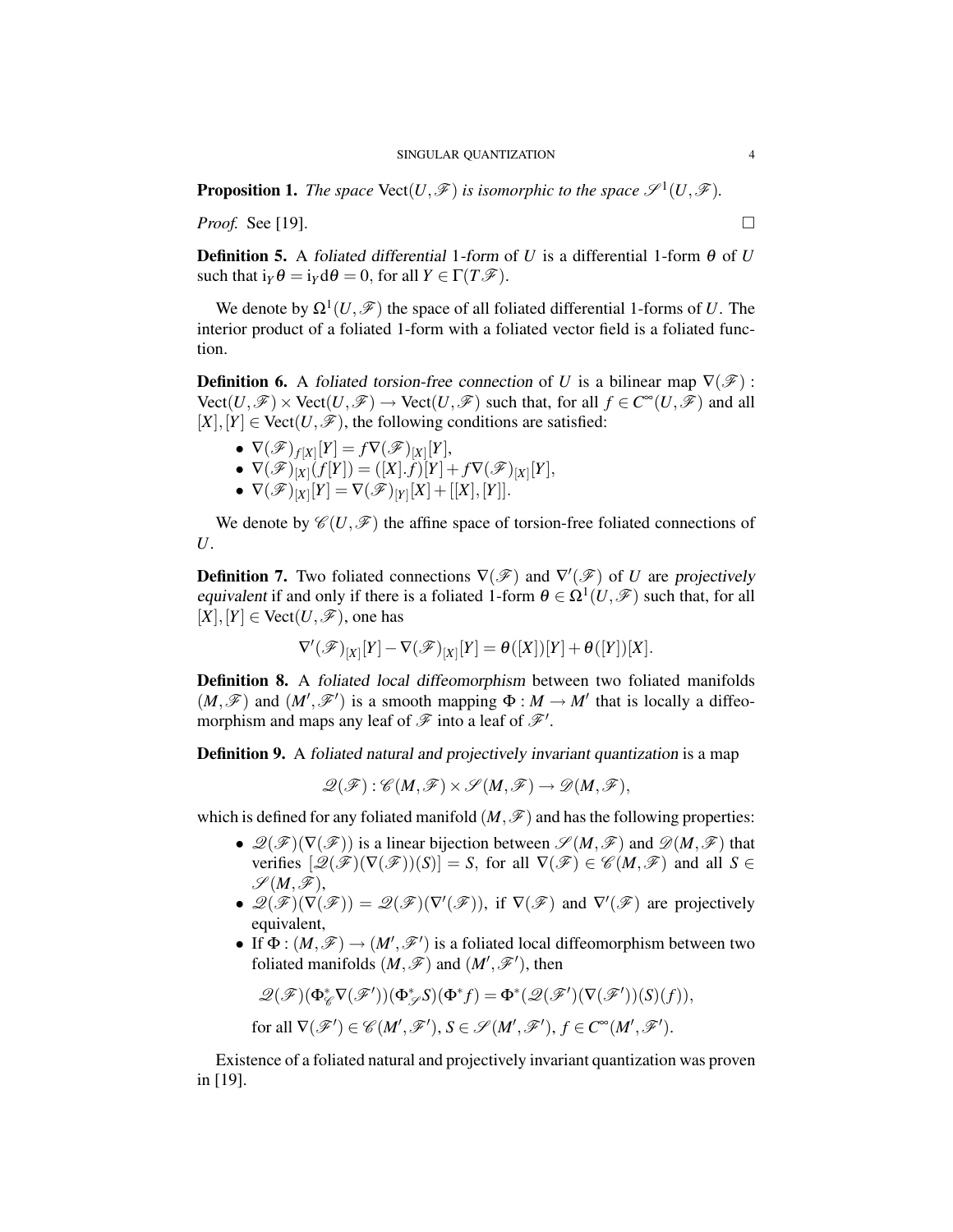#### SINGULAR QUANTIZATION 5

#### 3. SINGULAR OBJECTS

Recall first the definition of a Riemannian orbifold.

**Definition 10.** An *n*-dimensional ( $n \in \mathbb{N}$ ; smooth or, more precisely,  $C^{\infty}$ -smooth) Riemannian orbifold structure *V* on a second countable Hausdorff space |*V*| is given by the following data:

- An open cover  ${V_i}_i$  of  $|V|$ .
- For each  $i \in I$ , a connected and open subset  $U_i \subset \mathbb{R}^n$  with a Riemannian metric  $h_i$ ; a finite subgroup  $\Gamma_i$  of isometries of the Riemannian manifold  $(U_i, h_i)$ ; an open map  $q_i : U_i \to V_i$ , called a local uniformization, that induces a homeomorphism from *Ui*/Γ*<sup>i</sup>* onto *V<sup>i</sup>* .
- For all  $x_i \in U_i$  and  $x_j \in U_j$  such that  $q_i(x_i) = q_j(x_j)$ , there exist  $W_i \subset U_i$  and  $W_j \subset U_j$ , open connected neighborhoods of  $x_i$  and  $x_j$  respectively, and an isometry  $\phi_{ji}: W_i \to W_j$ , called a change of charts, such that  $q_j \phi_{ji} = q_i$  on *Wi* .

The assumption that the considered smooth orbifold be endowed with a Riemannian metric is not a restriction, since any smooth orbifold admits such a metric. Note further that any open subset *U* of any *n*-dimensional Riemannian orbifold, which is defined by an orbifold atlas  $\{(U_i, \Gamma_i, q_i)\}_i$ , carries an induced *n*dimensional Riemannian orbifold structure defined by the atlas  $\{(\Omega_i) := q_i^{-1}(U \cap$  $V_i$ ,  $\Gamma_i$ ,  $q_i$ ,  $\Omega_i$ ,  $\}$ *i*.

**Definition 11.** Let  $f: V \to V'$  be a continuous map between two orbifolds *V* and *V*'. If for any  $x \in V$ , there exists a chart  $(U_i, \Gamma_i, q_i)$  around *x*, i.e. such that  $x \in V_i$  $q_i(U_i)$ , a chart  $(U'_j, \Gamma'_j, q'_j)$  around  $f(x)$ , as well as a function  $\tilde{f} \in C^\infty(U_i, U'_j)$ , such that  $fq_i = q'_j\tilde{f}$ , we say that *f* is a smooth map. We denote by  $C^{\infty}(V, V')$  the set of smooth mappings from *V* to *V'* and by  $\text{Diff}(V, V')$  the set of diffeomorphisms between  $V$  and  $V'$ .

In particular, a (continuous) function  $f: V \to \mathbb{R}$  of an orbifold *V* is smooth, if for any  $x \in V$ , there is a chart  $(U_i, \Gamma_i, q_i)$  around *x*, such that  $fq_i \in C^{\infty}(U_i)$ . If *U* denotes an open subset of *V*, a (continuous) map  $f: U \to \mathbb{R}$  is smooth, if, for any  $x \in U$ , there exists a chart  $(U_i, \Gamma_i, q_i)$  in the neighborhood of *x*, such that  $fq_i \in$  $C^{\infty}(q_i^{-1}(U \cap V_i))$ . In the following  $C^{\infty}(U)$  denotes the associative commutative algebra of smooth functions on *U*.

The assumption that  $f: V \to \mathbb{R}$  be continuous is redundant here. Indeed, since  $q_i$ is surjective, we have  $q_i(q_i^{-1}S_i) = S_i$ , for any  $S_i \subset V_i$ . Further, for any open  $I \subset \mathbb{R}$ , the preimage  $q_i^{-1}f|_{V_i}^{-1}I = (fq_i)^{-1}I$  is open and thus  $f|_{V_i}^{-1}I = q_i(q_i^{-1}f|_{V_i}^{-1}I)$  is open. Eventually, we get  $f^{-1}I = \bigcup_i f \big|_{V_i}^{-1}I$  is open in *V*.

**Definition 12.** A differential operator *D* of order  $k \geq 0$  of an orbifold *V* is an endomorphism of  $C^{\infty}(V)$ , such that we have on all  $U_i$ ,

$$
(Df)q_i = \sum_{|\alpha| \leq k} D_{\alpha} q_i \partial_x^{\alpha} (fq_i),
$$

where  $D_{\alpha} \in C^{\infty}(V_i)$  and where *k* is independent of the considered chart.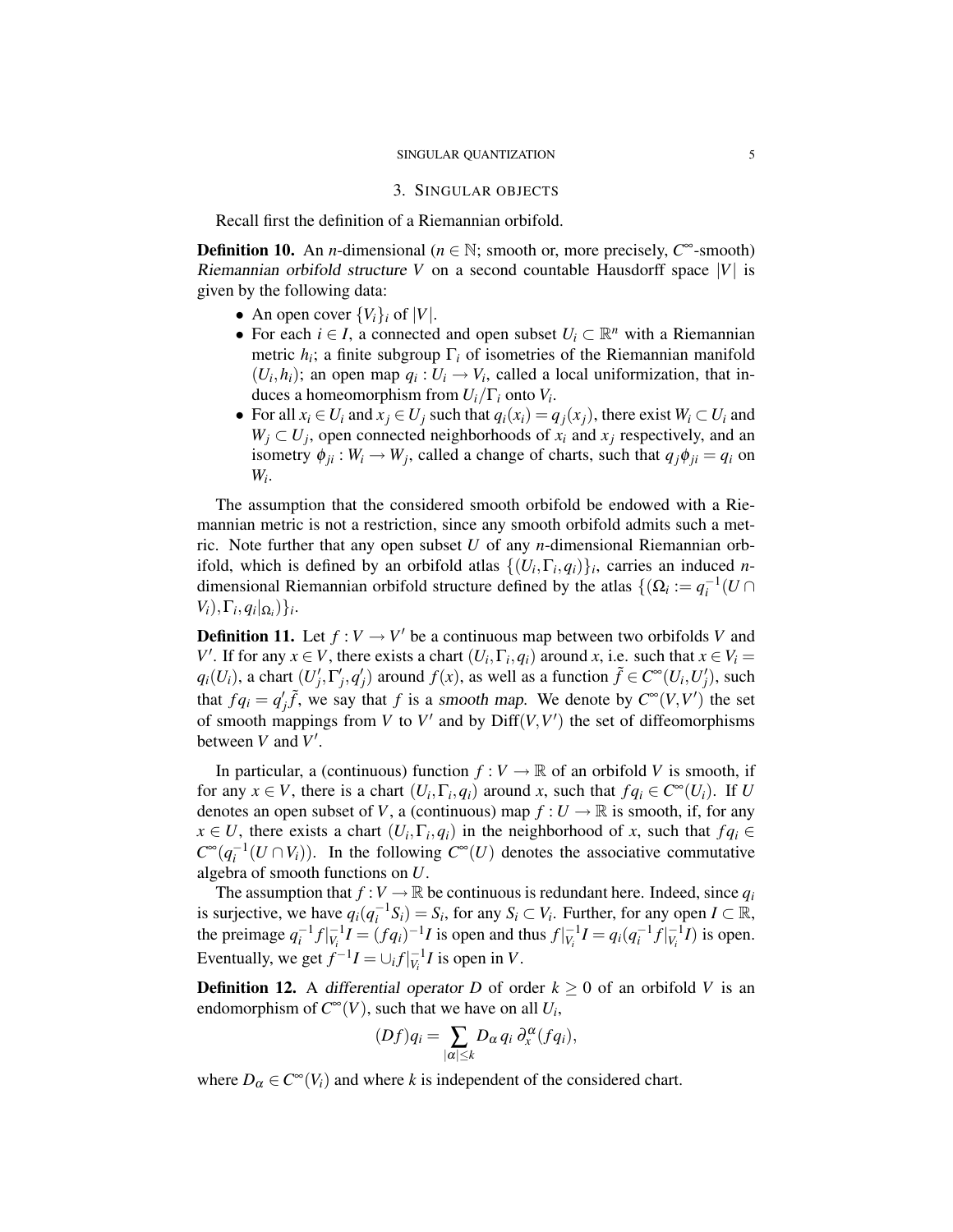**Example.** If  $(U_i, \Gamma_i, q_i)$  is an orbifold chart with  $q_i(U_i) = V_i$ , then the  $\partial_x^{\alpha}$ ,  $|\alpha| =$ *k* ≥ 0, defined for any *f* ∈  $C^{\infty}(V_i)$  by

$$
(\partial_x^{\alpha} f)(q_i(y)) = (\partial_x^{\alpha} f q_i)(y),
$$

 $y \in U_i$ , is a *k*th order differential operator of *V*<sub>*i*</sub>. Indeed, if  $x = q_i(gy) \in V_i$ ,  $g \in \Gamma_i$ , then *g* is a diffeomorphism from any neighborhood  $\Omega$  of *y* in *U<sub>i</sub>* to the neighborhood  $g\Omega$  of *gy* in *U<sub>i</sub>*, and *f q<sub>i</sub>* has pairwise the same values in  $\Omega$  and  $g\Omega$ . It follows that  $\partial_x^{\alpha} f q_i$  associates the same values to *y* and *gy*, so that  $\partial_x^{\alpha} f$  is actually a function of  $V_i$ . Eventually, a differential operator *D* of *V* reads on  $V_i$ ,

$$
Df = \sum_{|\alpha| \leq k} D_{\alpha} \partial_x^{\alpha} f.
$$

We denote by  $\mathscr{D}^k(V)$  the  $C^{\infty}(V)$ -module of differential operators of order *k* of *V* and by  $\mathscr{D}(V) := \bigcup_{i=0}^{\infty} \mathscr{D}^i(V)$  the Lie algebra of all differential operators of *V*. As usual,  $[\mathscr{D}^i(V), \mathscr{D}^j(V)] \subset \mathscr{D}^{i+j-1}(V)$ , so that  $\mathscr{D}^1(V)$  is a Lie subalgebra of  $\mathscr{D}(V)$ and  $C^{\infty}(V) = \mathscr{D}^0(V) \subset \mathscr{D}^1(V)$  is a Lie ideal of  $\mathscr{D}^1(V)$ .

**Definition 13.** The module of symbols of degree  $k \geq 0$  of *V*, which we denote by  $\mathscr{S}^k(V)$ , is equal to  $\mathscr{D}^k(V)/\mathscr{D}^{k-1}(V)$ . The module  $\mathscr{S}(V)$  of all symbols of *V* is then equal to  $\bigoplus_{i=0}^{\infty} \mathcal{S}^i(V)$ .

Definition 14. The module and Lie algebra of vector fields of *V* is given by  $\text{Vect}(V) := \mathscr{S}^1(V).$ 

# Remarks.

• The map  $\psi$ : Vect(*V*)  $\ni$   $[D] \mapsto D - D1 \in \mathcal{D}^1$  (*V*) is a splitting of the short exact sequence

 $0 \to C^{\infty}(V) \to \mathscr{D}^1(V) \to \text{Vect}(V) \to 0$ 

of  $C^{\infty}(V)$ -modules, so that

$$
\mathscr{D}^1(V) \simeq C^{\infty}(V) \oplus \text{Vect}(V).
$$

• The local form of a vector field *X* is

$$
Xf=\sum_i X^i\partial_{x^i}f.
$$

**Definition 15.** A torsion-free connection  $\nabla$  of *V* is a bilinear map

$$
\nabla : \text{Vect}(V) \times \text{Vect}(V) \to \text{Vect}(V),
$$

such that

$$
\bullet \ \nabla_{fX} Y = f \nabla_X Y,
$$

• 
$$
\nabla_X fY = (Xf)Y + f\nabla_X Y,
$$

$$
\bullet \ \nabla_X Y - \nabla_Y X = [X, Y],
$$

for all  $X \in \text{Vect}(V)$ ,  $Y \in \text{Vect}(V)$  and  $f \in C^{\infty}(V)$ .

We denote by  $\mathcal{C}(V)$  the affine subspace of the space of bilinear maps of Vect(*V*) that is made up by all torsion-free connections of *V*.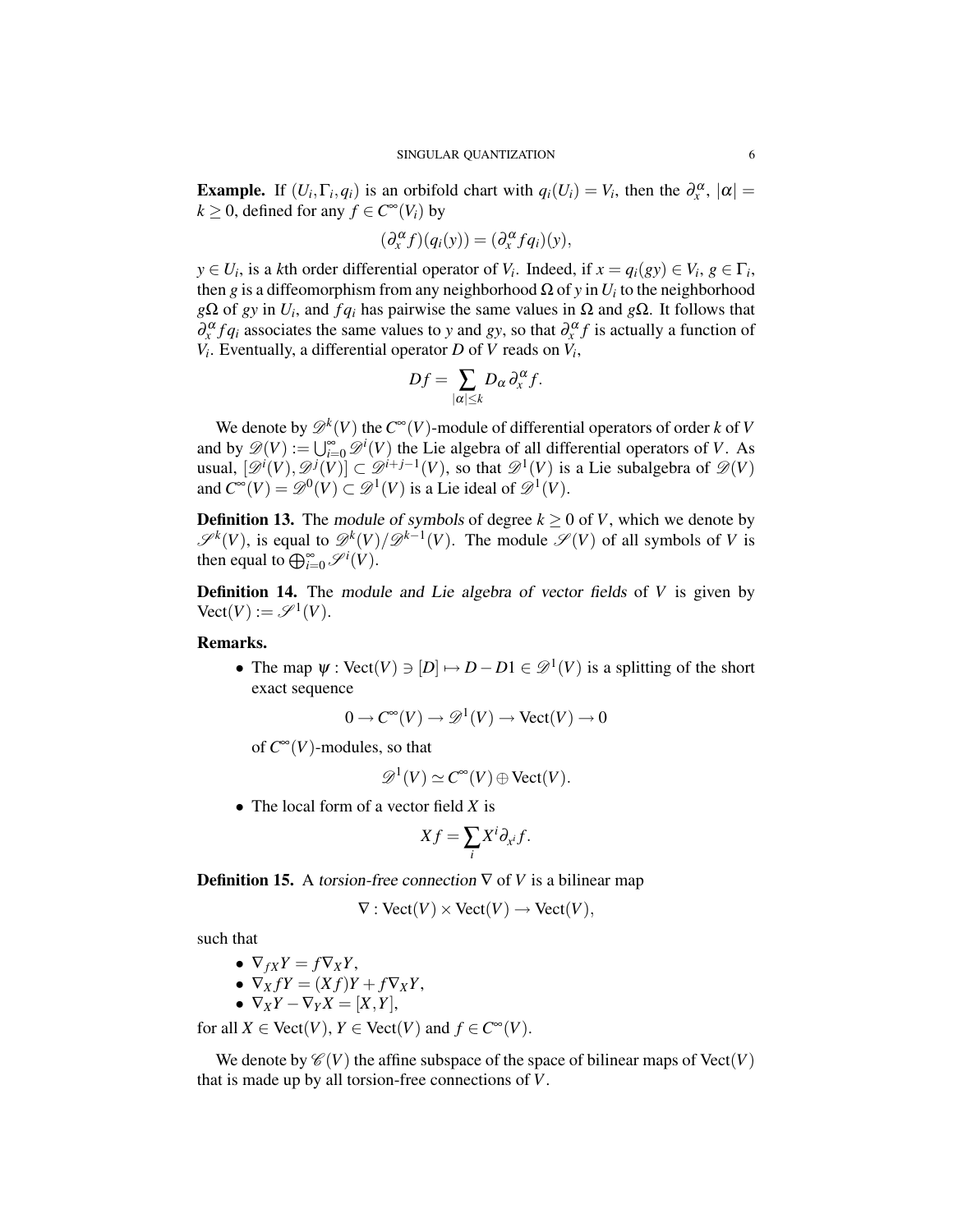**Definition 16.** A differential one-form  $\alpha$  of *V* is a linear map from Vect(*V*) to  $C^{\infty}(V)$ , such that for all  $X \in \text{Vect}(V)$ , we have on  $V_i$ ,  $\alpha(X) = \sum_j \alpha_j X^j$ , where  $X =$  $\sum_j X^j \partial_{x^j}$  and  $\alpha_j \in C^\infty(V_i)$ . We denote by  $\Omega^1(V)$  the  $C^\infty(V)$ -module of differential one-forms of *V*.

**Definition 17.** Two torsion-free connections  $\nabla$  and  $\nabla'$  of *V* are projectively equivalent if and only if, for all vector fields  $X, Y \in \text{Vect}(V)$ ,

$$
\nabla'_X Y = \nabla_X Y + \alpha(X) Y + \alpha(Y) X,
$$

for some one-form  $\alpha$  of *V*.

**Definition 18.** A local isometry between two Riemannian orbifolds  $V$  and  $V'$  is a smooth map  $\varphi \in C^{\infty}(V, V')$ , such that for all  $x \in V$ , there exists a chart  $(U_i, \Gamma_i, q_i)$ of V,  $x \in V_i := q_i(U_i)$ , and a chart  $(U'_j, \Gamma'_j, q'_j)$  of V',  $V'_j := q'_j(U'_j)$ , such that  $\varphi \in$ Diff $(V_i, V'_j)$  admits a lift  $\tilde{\varphi}: U_i \to U'_j$ ,  $\varphi q_i = q'_j \tilde{\varphi}$ , which is an isometry between the Riemannian manifolds  $(U_i, h_i)$  and  $(U'_j, h'_j)$ , see Definition 10.

In the following definitions  $\varphi$  denotes a local isometry between two Riemannian orbifolds  $V$  and  $V'$  and notations are those of Definition 18 (possible extensions of these definitions are irrelevant for this paper).

**Definition 19.** The pullback of a function  $f \in C^{\infty}(V'_j)$  is defined by  $\varphi^* f := f \circ \varphi \in C^{\infty}(V'_j)$  $C^{\infty}(V_i)$ .

**Definition 20.** The pullback of a kth order differential operator  $D \in \mathscr{D}^k(V_j'),$   $\varphi_{\mathscr{D}}^* D \in$  $\mathscr{D}^k(V_i)$ , is defined by

$$
(\varphi_{\mathcal{D}}^*D)f := \varphi^*(D(\varphi^{-1*}f)),
$$

for all  $f \in C^{\infty}(V_i)$ .

Indeed, we have  $\varphi_{\mathscr{D}}^* D \in \text{End}(C^{\infty}(V_i))$  and, since  $(U_i, \Gamma_i, \varphi q_i)$  is a compatible orbifold chart of  $V'_j$ , we get on  $U_i$ 

$$
((\varphi_{\mathscr{D}}^*D)f)q_i=(D(f\varphi^{-1}))\varphi q_i=\sum_{|\alpha|\leq k}D_{\alpha}\varphi q_i\,\partial_x^{\alpha}(fq_i),
$$

with  $D_{\alpha} \varphi \in C^{\infty}(V_i)$ .

It is easily checked that  $\varphi_{\mathscr{D}}^*$  is a Lie algebra isomorphism between  $\mathscr{D}(V'_j)$  and  $\mathscr{D}(V_i)$ .

Thanks to the fact that  $\varphi_{\mathcal{D}}^*$  preserves the order of the differential operators, one can give the following definition:

**Definition 21.** If  $S \in \mathcal{S}^k(V_j')$  and if  $S = [D]$  with  $D \in \mathcal{D}^k(V_j')$ , we define the symbol pullback of *S* by

$$
\varphi_{\mathscr{S}}^*S := [\varphi_{\mathscr{D}}^*D] \in \mathscr{S}^k(V_i).
$$

**Definition 22.** The pullback map of vector fields is

$$
\varphi_{\text{Vect}}^* := \varphi_{\mathscr{S}}^*|_{\text{Vect}(V'_j)}.
$$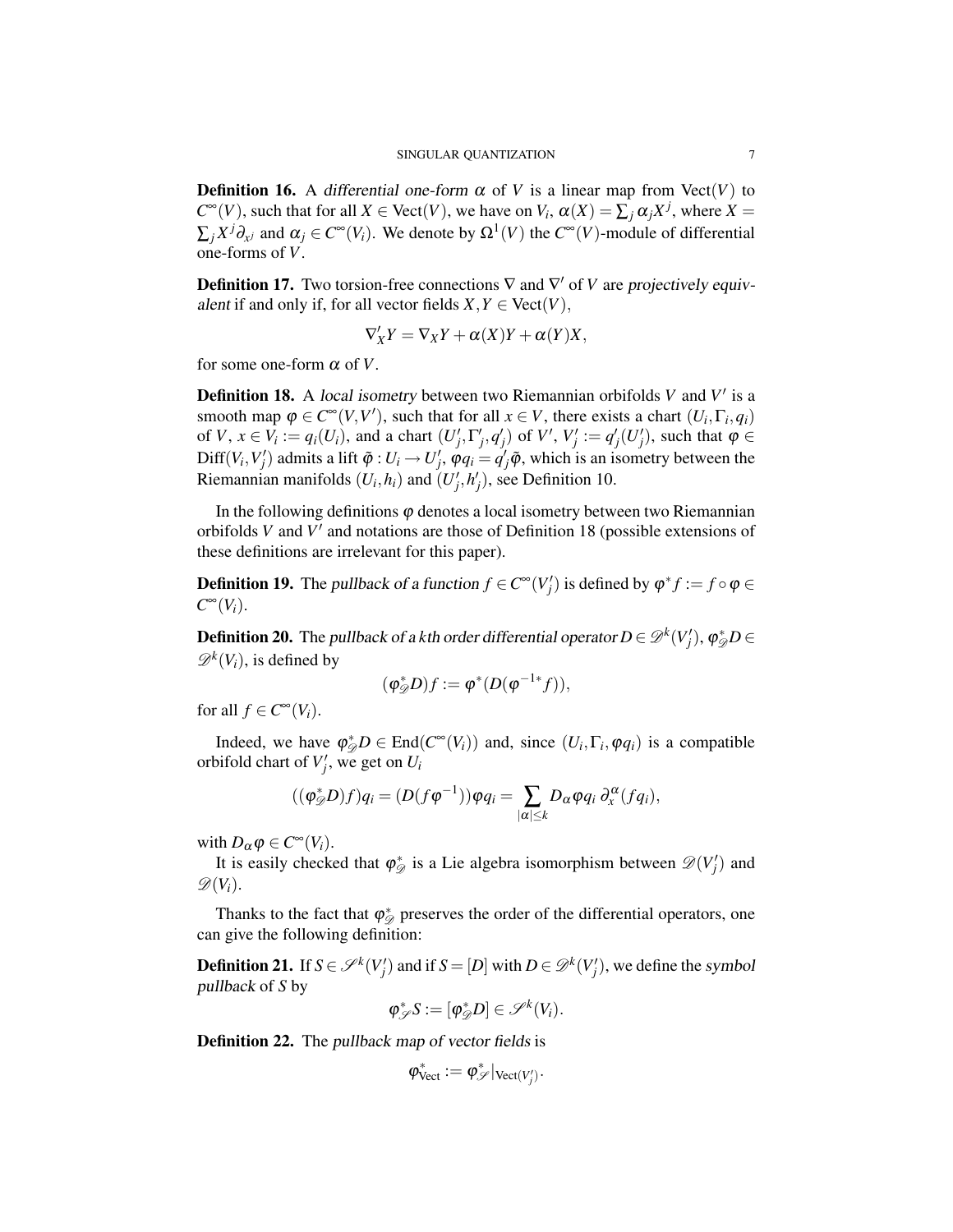Note first that if we identify the  $C^{\infty}(V)$ -module Vect(*V*) with the submodule  $\text{Vect}(V) := \psi(\text{Vect}(V))$  of  $\mathscr{D}^1(V)$ , see above, we have

$$
\varphi_{\text{Vect}}^* = \varphi_{\mathscr{D}}^*|_{\text{Vect}(V'_j)}.
$$
\n(1)

It follows immediately from the preceding definitions and the Lie algebra isomorphism property of  $\varphi^*_{\mathscr{D}}$  that  $\varphi^*_{\text{Vect}}$  is a Lie algebra isomorphism between  $\text{Vect}(V'_j)$ and Vect(*V<sub>i</sub>*). Further, for any  $f \in C^{\infty}(V'_j)$  and any  $X \in \text{Vect}(V'_j)$ , we have

$$
\varphi^*_{\text{Vect}}(fX) = (\varphi^* f)(\varphi^*_{\text{Vect}} X),
$$

and, in view of Equation (1), we also get

$$
(\varphi_{\text{Vect}}^* X)(\varphi^* f) = \varphi^* (Xf).
$$

**Definition 23.** The pullback map of torsion-free connections  $\varphi_{\mathscr{C}}^* : \mathscr{C}(V'_j) \to \mathscr{C}(V_i)$ is defined in this way:

$$
(\varphi^*_{\mathscr{C}} \nabla)_X Y := \varphi^*_{\text{Vect}}(\nabla_{\varphi_{\text{Vect}}^{-1*}X} \varphi_{\text{Vect}}^{-1*} Y),
$$

for all  $\nabla \in \mathcal{C}(V'_j)$ ,  $X, Y \in \text{Vect}(V_i)$ .

Remark that the just defined pullback of a torsion-free connection is again a torsion-free connection, due to the preceding properties of the pullback map for vector fields.

Definition 24. A natural and projectively invariant quantization *Q* of orbifolds associates to any Riemannian orbifold *V* a map

$$
Q_V: \mathscr{C}(V) \times \mathscr{S}(V) \to \mathscr{D}(V),
$$

such that

•  $Q_V(\nabla)$  is a linear bijection between  $\mathscr{S}(V)$  and  $\mathscr{D}(V)$ , such that

$$
[Q_V(\nabla)(S)] = S,
$$

for all  $\nabla \in \mathcal{C}(V)$  and all  $S \in \mathcal{S}^k(V)$ ,

- $Q_V(\nabla) = Q_V(\nabla')$ , if  $\nabla$  and  $\nabla'$  are projectively equivalent,
- if  $\varphi: V \to V'$  is a local isometry between two Riemannian orbifolds *V* and  $V'$ , then

$$
Q_{V_i}(\varphi^*_{\mathscr{C}}\nabla)(\varphi^*_{\mathscr{S}}S)(\varphi^*f)=\varphi^*\left(Q_{V'_j}(\nabla)(S)(f)\right),
$$

for all  $\nabla \in \mathcal{C}(V'_j)$ ,  $S \in \mathcal{S}(V'_j)$ ,  $f \in C^{\infty}(V'_j)$ .

## 4. RESOLUTION OF A RIEMANNIAN ORBIFOLD

For any *n*-dimensional Riemannian orbifold *V*, it is possible to build a foliated manifold  $\tilde{V}$ , whose leaf space can be identified with *V*. This construction is explained in details e.g. in [8]. Let us briefly recall it here.

For any local uniformization  $q_i: U_i \to V_i$ , we denote by  $\tilde{U}_i(U_i, \pi_i, O(n))$ , where  $O(n)$  is the orthogonal group of degree *n*, the principal bundle of orthonormal frames of the Riemannian manifold  $(U_i, h_i)$ . The  $\Gamma_i$ -action on  $U_i$  lifts in an obvious way to  $\tilde{U}_i$ : if  $\tilde{u}_i = (\tilde{u}_{i,1}, \ldots, \tilde{u}_{i,n}) \in \tilde{U}_i$  is an orthonormal frame over  $x_i \in U_i$  and if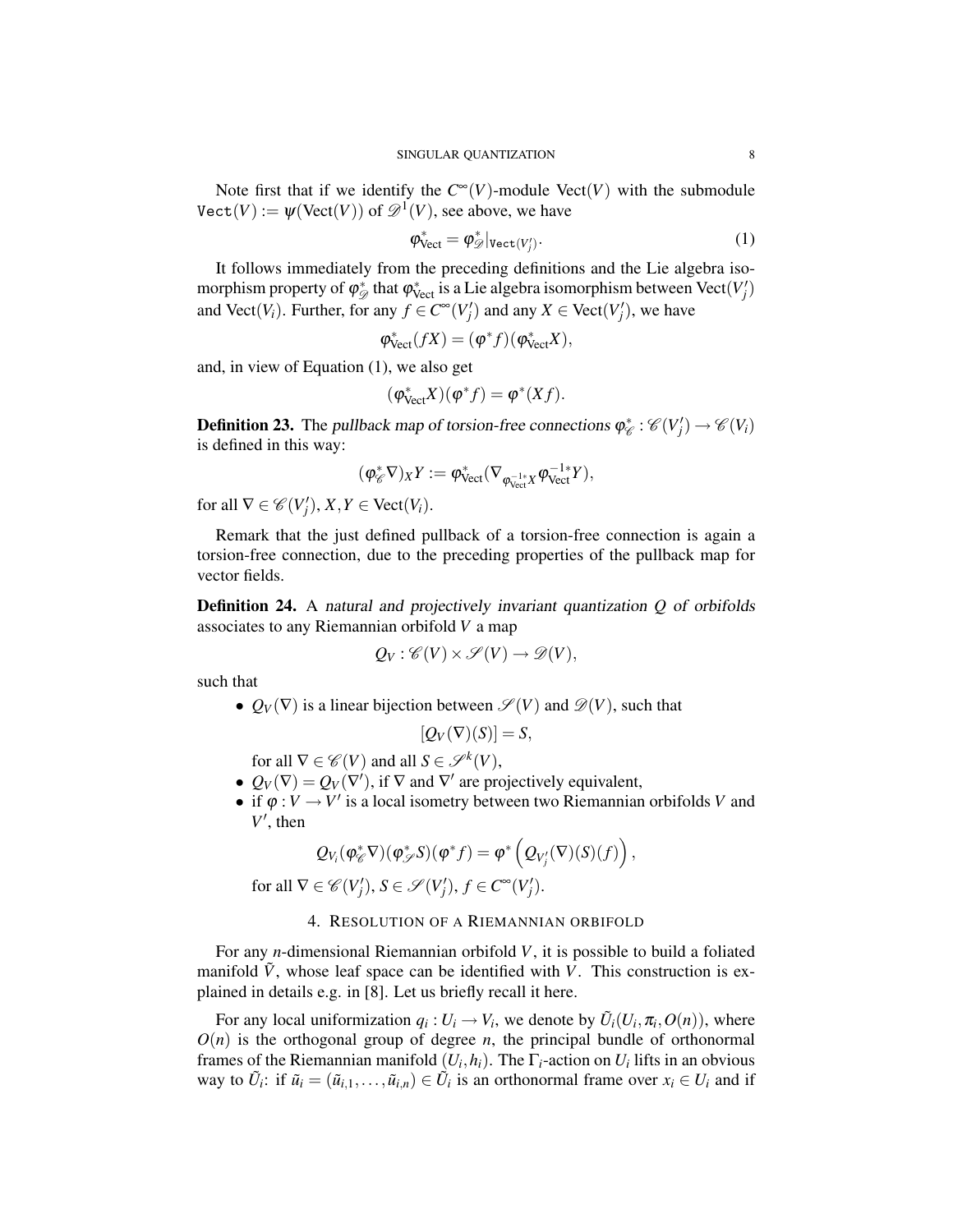$g_i \in \Gamma_i$  is an isometry of  $(U_i, h_i)$ , then  $g_i \tilde{u}_i := (g_{i*} \tilde{u}_{i,1}, \dots, g_{i*} \tilde{u}_{i,n})$  is an orthonormal frame over  $g_i x_i \in U_i$ . This lifted action is free, since an isometry is characterized by its derivative at one point (more precisely, the map that associates to any  $g_i \in \Gamma_i$ an element  $g_i \in Aut(\tilde{U}_i)$  of the automorphism group of the fiber bundle  $\tilde{U}_i$  is a group monomorphism). The quotient  $\tilde{V}_i := \tilde{U}_i/\Gamma_i$  is an ordinary smooth manifold. Indeed, as  $\Gamma_i$  is a finite group, its action on  $\tilde{U}_i$  is also properly discontinuous.

Similarly, any change of charts  $\phi_{ji}$ :  $W_i \subset U_i \to W_j \subset U_j$  lifts to a fiber bundle isomorphism

$$
\tilde{\phi}_{ji} : \tilde{W}_i \subset \tilde{U}_i \longrightarrow \tilde{W}_j \subset \tilde{U}_j, \ \tilde{w}_i \mapsto (\phi_{j i*} \tilde{w}_{i,1}, \dots, \phi_{j i*} \tilde{w}_{i,n}).
$$

Define now a projection

$$
p_i:\tilde{V}_i\to V_i:[\tilde{u}_i]\mapsto q_i\,\pi_i\,\tilde{u}_i,
$$

where  $[.]$  denotes of course a class of the quotient  $\tilde{V}_i$ . It is obviously well-defined. Our goal is to glue the  $\tilde{V}_i$  by means of gluing diffeomorphisms

$$
\tilde{f}_{ji}: p_i^{-1}(V_{ji}) \subset \tilde{V}_i \to p_j^{-1}(V_{ji}) \subset \tilde{V}_j,
$$

where  $V_{ji} = V_j \cap V_i$ , which verify the usual cocycle condition. Let  $[\tilde{u}_i] \in p_i^{-1}(V_{ji})$ . Choose a representative  $\tilde{u}_i$  (resp.  $g_i\tilde{u}_i$ ), as well as a change of charts  $\phi_{ji}: W_i \subset U_i \to$  $W_j \subset U_j$  such that  $\pi_i \tilde{u}_i \in W_i$  (resp.  $\phi'_{ji} : g_i W_i \subset U_i \to W'_j \subset U_j$ ), and set

$$
\tilde{f}_{ji}[\tilde{u}_i] = [\tilde{\phi}_{ji}\tilde{u}_i] \in \tilde{V}_j \text{ (resp. } \tilde{f}_{ji}[\tilde{u}_i] = [\tilde{\phi}'_{ji}g_i\tilde{u}_i] \in \tilde{V}_j).
$$

Observe that

$$
p_j[\tilde{\phi}_{ji}\tilde{u}_i] = q_j \pi_j \tilde{\phi}_{ji}\tilde{u}_i = q_j \phi_{ji} \pi_i \tilde{u}_i = q_i \pi_i \tilde{u}_i = p_i[\tilde{u}_i] \in V_{ji},
$$
\n(2)

and that the map  $\tilde{f}_{ji}$  is well-defined, since the two chart changes  $\phi_{ji}$  and  $\phi'_{ji}g_i$ defined on  $W_i$  coincide up to  $g_j \in \Gamma_j$ . Eventually, it is well-known that the chart changes  $\phi_{ji}$  verify the cocycle equation  $g_{ijk}\phi_{ki} = \phi_{kj}\phi_{ji}$ ,  $g_{ijk} \in \Gamma_k$ ; this entails that the same equation holds true for the lifts  $\tilde{\phi}_{ji}$  and thus that we have  $\tilde{f}_{ki} = \tilde{f}_{kj}\tilde{f}_{ji}$ . Hence, if we glue the  $\tilde{V}_i$  according to the  $\tilde{f}_{ji}$ , we get a smooth manifold  $\tilde{V}$  of dimension  $n(n+1)/2$ .

Let now  $\hat{V}_i \ni [\tilde{u}_i] \simeq [\tilde{\phi}_{ji}\tilde{u}_i] \in \tilde{V}_j$  be an element of  $\tilde{V}$ . It follows from Equation (2) that the local projections  $p_i : \tilde{V}_i \to V_i$  define a global projection  $p : \tilde{V} \to V$ . Moreover, the manifold  $\tilde{V}$  admits a right  $O(n)$ -action. Indeed, for any *i*, the canonical "matrix product" right action of  $M \in O(n)$  on an orthonormal frame  $\tilde{u}_i \in \tilde{U}_i$  is an orthonormal frame over the same point. Since clearly  $(g_i\tilde{u}_i)M = g_i(\tilde{u}_iM)$ , this  $O(n)$ -action on  $\tilde{U}_i$  induces an action on  $\tilde{V}_i$ , given by  $[\tilde{u}_i]M := [\tilde{u}_iM]$ . Thanks to the fact that we also have  $(\tilde{\phi}_{ji}\tilde{u}_i)M = \tilde{\phi}_{ji}(\tilde{u}_iM)$ , we get a global  $O(n)$ -action on  $\tilde{V}$ . The orbits of this action, which coincide with the fibers of the projection  $p : \tilde{V} \to V$ , are known to be the leaves of a regular foliation  $\mathscr F$  on  $\tilde V$ .

We can find an atlas of  $\tilde{V}$  made up by charts that are adapted to  $\mathscr{F}$ . It suffices to build such an atlas for  $\tilde{V}_i = \tilde{U}_i/\Gamma_i$  by means of the general technique for quotients of manifolds by free and properly discontinuous group actions. Let  $[\tilde{u}_i] \in \tilde{V}_i$  and let  $\tilde{U}$  be a neighborhood of  $\tilde{u}_i$  in  $\tilde{U}_i$  such that  $g_i\tilde{U} \cap \tilde{U} = \emptyset$ , for all  $g_i \in \Gamma_i$  different from the identity. Such a neighborhood exists since the action of  $\Gamma$ <sub>*i*</sub> is properly discontinuous. We may assume that  $\tilde{U}$  is contained in an open of trivialization. For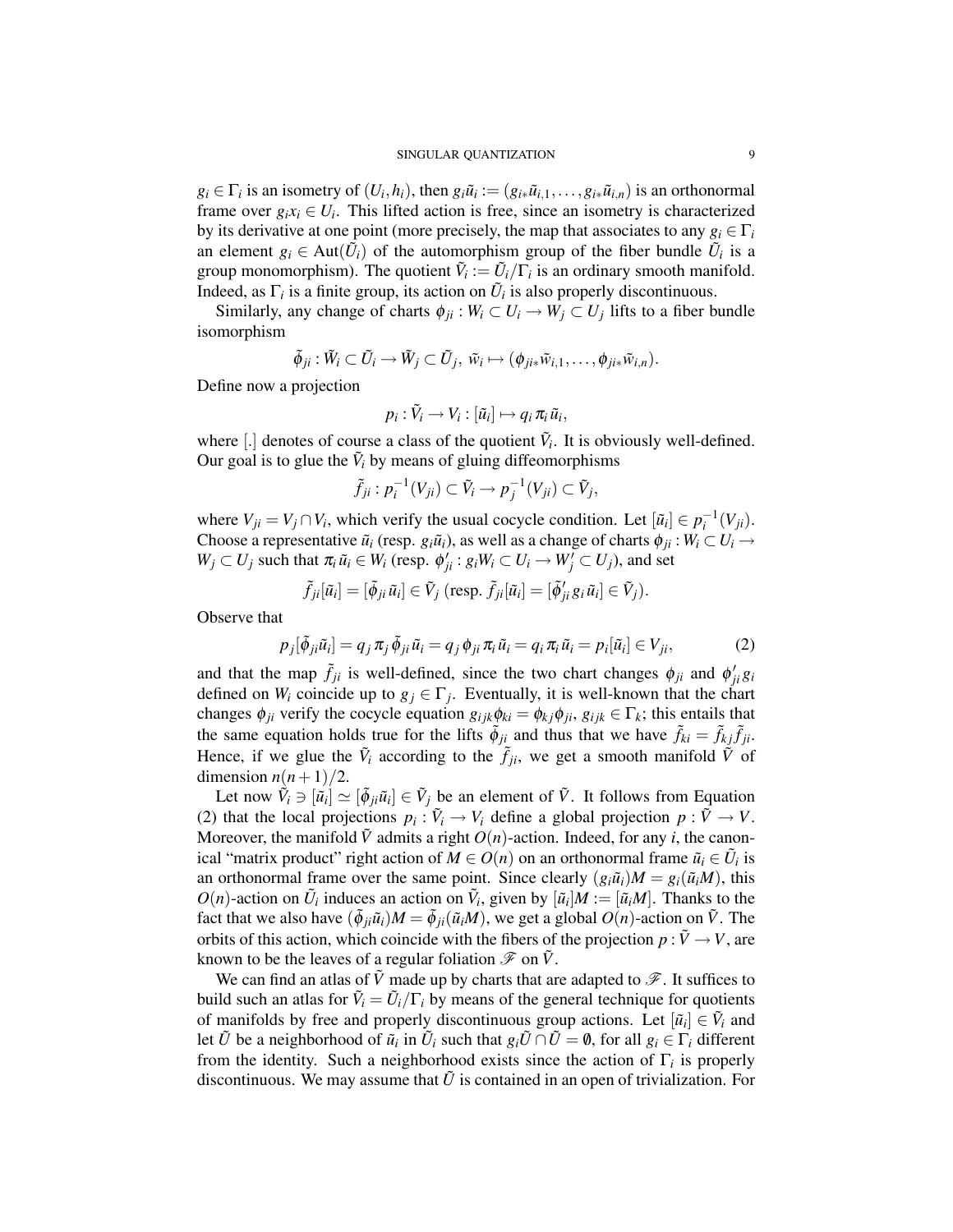any  $[\tilde{u}] \in [\tilde{U}]$ , there is a unique representative, say  $\tilde{u}$ , in  $\tilde{U}$ . The coordinates of  $[\tilde{u}]$ are then  $(M_{\tilde{u}}, \pi_i \tilde{u})$ , where  $M_{\tilde{u}} \in O(n)$  is the orthogonal matrix associated to  $\tilde{u}$  via the trivialization. It is a matter of common knowledge that the coordinate systems

$$
\psi:[\tilde{U}]\ni [\tilde{u}]\mapsto (M_{\tilde{u}},\pi_{i}\tilde{u})\in O(n)\times \pi_{i}\tilde{U}
$$

form an atlas of  $\tilde{V}_i$ . Further, they are obviously adapted to  $\mathscr{F}$ , the transverse coordinates of  $\left[\tilde{u}\right]$  being the components of  $\pi_i \tilde{u}$ .

Observe that  $p[\tilde{U}] = q_i \pi_i \tilde{U}$  is an open subset of the orbifold  $V_i$  defined by the chart  $(U_i, \Gamma_i, q_i)$ , so that it is itself an orbifold for the chart  $(\Omega_i := q_i^{-1}(q_i \pi_i \tilde{U}), \Gamma_i,$  $q_i|_{\Omega_i}$ ).

### 5. SINGULAR QUANTIZATION

In the following *V* denotes a Riemannian orbifold and  $(\tilde{V}, \mathscr{F})$  is its foliated resolution.

## Proposition 2. *The map*

$$
p^*: C^{\infty}(V) \ni f \mapsto f \, p \in C^{\infty}(\tilde{V}, \mathscr{F})
$$

*is a linear isomorphism.*

*Proof.* If  $f \in C^{\infty}(V)$ , it is clear that  $f p$  is a foliated function. Since around any point of  $\tilde{V}$  there is a chart  $([\tilde{U}], \psi)$ , such that

$$
f p \psi^{-1} = f q_i \pi_i \psi^{-1} = f q_i \operatorname{pr}_2,
$$

where  $pr_2$  is the projection from  $O(n) \times U$  onto *U*, the function *f p* is also smooth. Conversely, a foliated function gives rise to a function of the leaf space, i.e. to a function of *V*.

### Proposition 3. *The map*

$$
p_{\mathscr{D}}^* : \mathscr{D}^k(V) \ni D \mapsto p^* D p^{*-1} \in \mathscr{D}^k(\tilde{V}, \mathscr{F})
$$

*is a linear isomorphism and even a Lie algebra isomorphism between*  $\mathscr{D}(V)$  *and*  $\mathscr{D}(\tilde{V},\mathscr{F}).$ 

*Proof.* The unique point that requires an explanation is the fact that the conjugate operator has the appropriate local form. This question is actually just a matter of notations. Observe that if the variable  $\left[\tilde{u}\right]$  runs through an adapted chart domain  $[\tilde{U}] \subset \tilde{V}_i$ , then  $p[\tilde{u}] = q_i \pi_i \tilde{u} =: q_i y$ , where the transverse coordinates  $y = (y^1, \dots, y^n)$ run through the corresponding open subset  $U \subset U_i$ . Further, as aforementioned, a foliated function  $g[\tilde{u}]$  factors in the form  $\tilde{g}p[\tilde{u}] = \tilde{g}q_i y$ , where  $\tilde{g}$  is a singular function. Hence, if  $D \in \mathcal{D}^k(V)$ , the value at *g* of the endomorphism  $p_{\mathcal{D}}^*D = p^*Dp^{*-1}$ locally reads

$$
(p^*_{\mathscr{D}}D)(g)[\tilde{u}] = D(\tilde{g}) p[\tilde{u}] = D(\tilde{g}) q_i y = \sum_{|\alpha| \leq k} \tilde{D}_{\alpha} q_i y \partial_y^{\alpha} (\tilde{g} q_i y)
$$
  
=  $\sum_{|\alpha| \leq k} \tilde{D}_{\alpha} p[\tilde{u}] \partial_y^{\alpha} (\tilde{g} p[\tilde{u}]) = \sum_{|\alpha| \leq k} \tilde{D}_{\alpha} p(M, y) \partial_y^{\alpha} (g(M, y)),$ 

where we identified the point  $[\tilde{u}]$  with its coordinates  $(M, y)$ .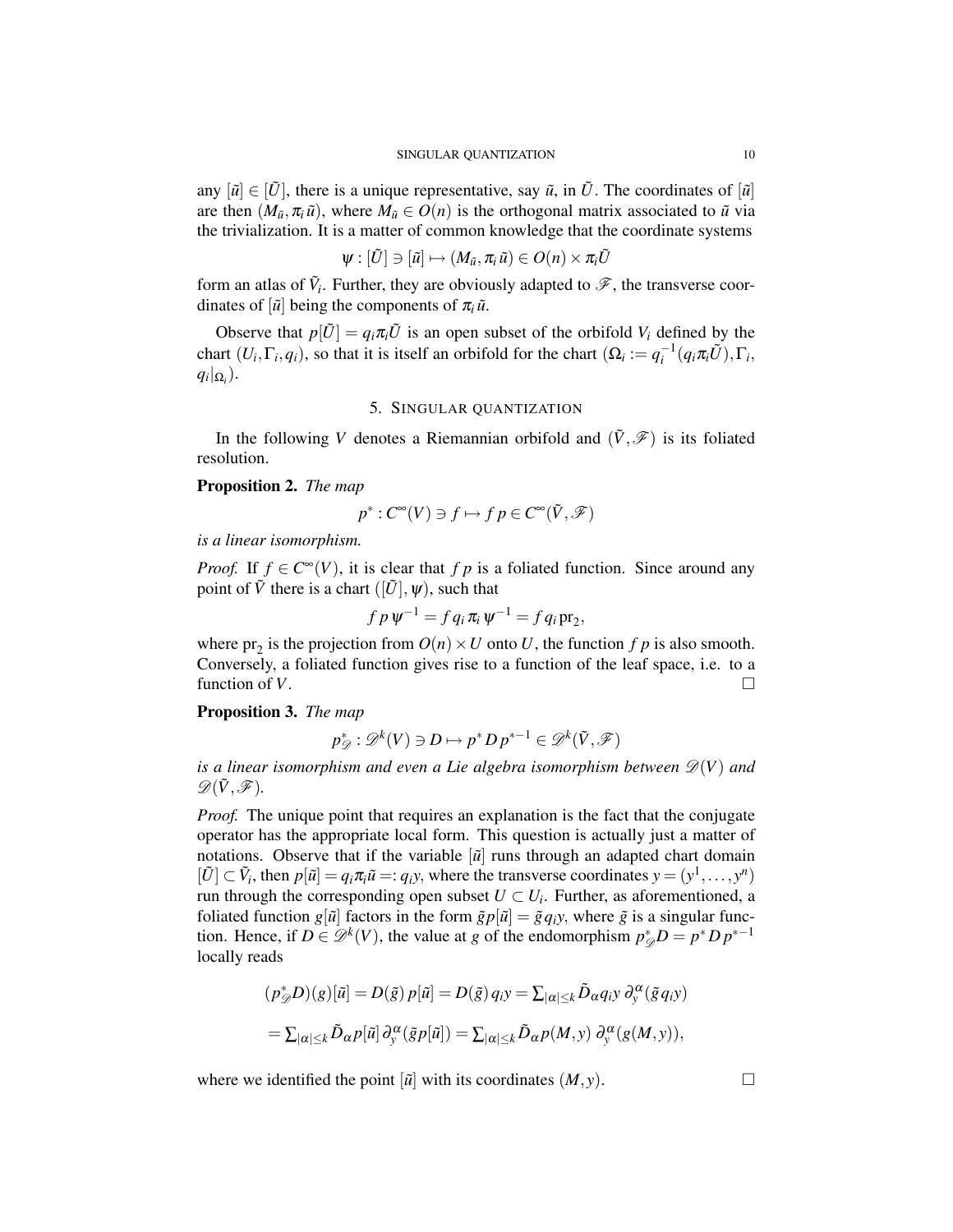Proposition 4. *The map*

$$
p^*_{\mathscr{S}}:\mathscr{S}^k(V)\ni [D]\mapsto [p^*_{\mathscr{D}}D]\in \mathscr{S}^k(\tilde{V},\mathscr{F})
$$

*is a linear isomorphism.*

*Proof.* Obvious. □

The restriction of the mapping  $p^*_{\mathscr{S}}$  to  $\mathscr{S}^1(V)$  is of course a Lie algebra isomorphism  $p^*_{\text{Vect}}$  between  $\text{Vect}(V)$  and  $\text{Vect}(\tilde{V}, \mathscr{F})$ . Furthermore, just as for the pullback by a local isometry, we have  $p_{\text{Vect}}^*(fX) = (p^*f)(p_{\text{Vect}}^*X)$  and  $(p_{\text{Vect}}^*X)(p^*f) =$  $p^*(Xf)$ , for all  $f \in C^\infty(V)$  and all  $X \in \text{Vect}(V)$ .

Remark : One can easily show that the previous results can be extended to the case where  $\tilde{V}$  is replaced by an open set  $\tilde{\Omega}$  of  $\tilde{V}$  and where *V* is replaced by  $p(\tilde{\Omega})$ .

**Lemma 5.** *There exists a pullback*  $p_{\Omega}^*$  *that maps singular 1-forms of V to foliated 1-forms of*  $(\tilde{V}, \mathcal{F})$  *and verifies* 

$$
(p_{\Omega}^*\alpha)(X) = p^*(\alpha(p_{\text{Vect}}^{*-1}(X)),
$$

*for all*  $\alpha \in \Omega^1(V)$  *and all*  $X \in \text{Vect}(\tilde{V}, \mathscr{F})$ *.* 

*Proof.* Let  $\alpha \in \Omega^1(V)$  and  $X \in \text{Vect}(\tilde{V})$ . Note that for the moment we do not assume that *X* is foliated. For any chart  $([\tilde{U}], (M, y))$  of  $\tilde{V}$  adapted to  $\mathscr{F}$ , we can apply the preceding pullback results to the orbifold  $p[\tilde{U}]$ . If *X* reads  $X =$  $\sum_{l} X^{l} \partial_{M^{l}} + \sum_{i} X^{i} \partial_{y^{i}}$  in  $[\tilde{U}]$ , we thus can set

$$
(p_{\Omega}^*\alpha)(X)|_{[\tilde{U}]} := \sum_i X^i p^*(\alpha(p_{\text{Vect}}^{*-1}[\partial_{y^i}])) \in C^{\infty}([\tilde{U}]),
$$

where the second factors of the RHS are foliated locally defined functions. One can quite easily prove that the functions  $(p_{\Omega}^*\alpha)(X)|_{[\tilde{U}]}$  can be glued and yield a global function  $(p_{\Omega}^*\alpha)(X)$  of  $\tilde{V}$ , since, if  $(N, z)$  are other adapted coordinates, we have  $z = z(y)$ . It follows that  $p_{\Omega}^* \alpha$  is a differential 1-form of  $\tilde{V}$ , which is clearly foliated in view of the preceding definition. Observe eventually that for foliated vector fields *X*, the RHS of the defining equation reads

$$
p^*(\alpha(p_{\text{Vect}}^{*-1}[\sum_i X^i \partial_{y^i}])).
$$

 $\Box$ 

Proposition 6. *The map*

$$
p_{\mathscr{C}}^*:\mathscr{C}(V)\ni \nabla\mapsto p_{\mathscr{C}}^*\nabla\in \mathscr{C}(\tilde{V},\mathscr{F}),
$$

*where p<sup>∗</sup><sub>€</sub>* $\nabla$  *is defined by* 

$$
(p^*_\mathscr{C} \nabla)_X Y = p^*_\text{Vect}(\nabla_{p^{*-1}_\text{Vect} X} p^{*-1}_\text{Vect} Y),
$$

*transforms projective classes of singular torsion-free connections in projective classes of foliated torsion-free connections.*

*Proof.* The result is a consequence of the preceding propositions.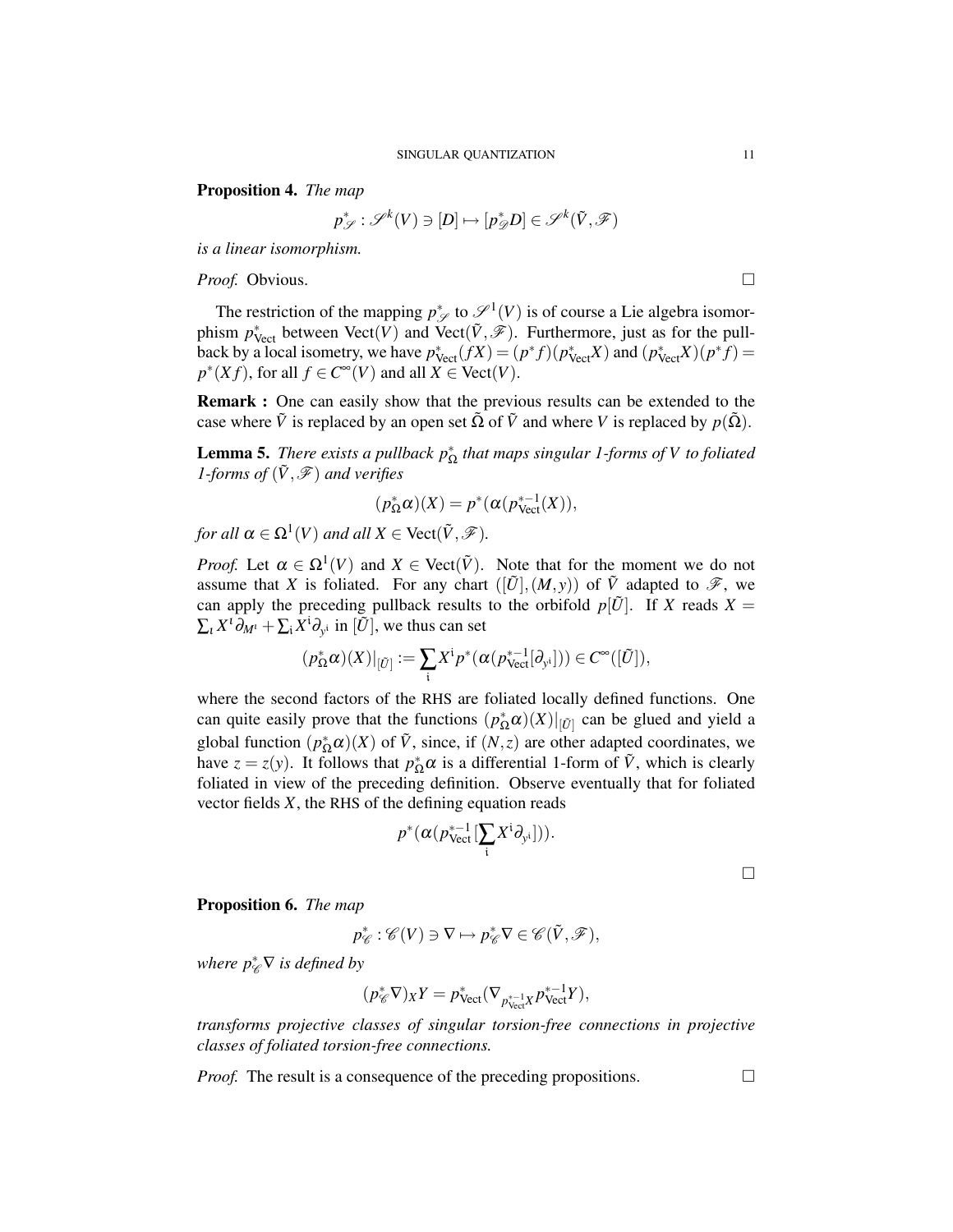Theorem 7. *There exists a natural and projectively invariant quantization of orbifolds. If Q denotes this quantization and if V is a Riemannian orbifold, the map*  $Q_V$  *is, for any singular connection*  $\nabla \in \mathcal{C}(V)$  *and any singular symbol*  $S \in \mathcal{S}(V)$ *, defined by:*

$$
Q_V(\nabla)(S) := p_{\mathscr{D}}^{*-1}(\mathscr{Q}(\mathscr{F})(p_{\mathscr{C}}^*\nabla)(p_{\mathscr{S}}^*S)),
$$

where  $\mathcal{Q}(\mathcal{F})$  is the map associated by the foliated natural and projectively invari*ant quantization*  $\mathscr Q$  *to the foliated manifold*  $(\tilde V, \mathscr F)$ *.* 

*Proof.* The unique required property of *Q*, which is not obvious in view of the above propositions and of the properties of  $\mathcal{Q}$ , is its naturality.

Let  $\varphi : V \to V'$  be a local isometry between two Riemannian orbifolds  $V, V'$ and let  $\tilde{\varphi}: U_i \to U'_j$  be the isometry that lifts the diffeomorphism  $\varphi: V_i \to V'_j$ . Then  $\tilde{\varphi}_* : \tilde{U}_i \to \tilde{U}'_j$  is a bundle isomorphism over  $\tilde{\varphi}$ , which, in view of standard arguments, induces a diffeomorphism  $\Phi : \tilde{V}_i \to \tilde{V}'_j$ ,  $\Phi[\tilde{u}_i] = [\tilde{\phi}_*\tilde{u}_i]$ . It follows that

$$
p'\Phi[\tilde{u}_i] = q'_j \pi'_j \tilde{\varphi}_* \tilde{u}_i = q'_j \tilde{\varphi} \pi_i \tilde{u}_i = \varphi q_i \pi_i \tilde{u}_i = \varphi p[\tilde{u}_i],
$$

so that

$$
p'\Phi = \varphi p,\tag{3}
$$

where notations are self-explaining. Further,  $\Phi : \tilde{V}_i \to \tilde{V}'_j$  is a foliated local diffeomorphism between  $(\tilde{V}_i, \mathcal{F})$  and  $(\tilde{V}'_j, \mathcal{F}')$ . Indeed, it maps any leaf  $p^{-1}v_i$ ,  $v_i \in V_i$  of  $\mathscr{F}$  into a leaf of  $\mathscr{F}'$ , since  $p' \Phi p^{-1} v_i = \phi p p^{-1} v_i = {\phi v_i}.$ 

It is straightforwardly checked that equation (3) entails

$$
p^*\varphi^* = \Phi^* p'^*, \ p^*_{\mathscr{S}} \varphi^*_{\mathscr{S}} = \Phi^*_{\mathscr{S}} p'^*_{\mathscr{S}}, \ p^*_{\mathscr{C}} \varphi^*_{\mathscr{C}} = \Phi^*_{\mathscr{C}} p'^*_{\mathscr{C}}.
$$
 (4)

The definition of the singular quantization (which implies a similar equation for  $Q_V(\nabla)(S)(f)$ , the commutation relations (4), and the naturality of the foliated quantization finally show that the singular quantization is natural as well.

 $\Box$ 

#### 6. ACKNOWLEDGEMENTS

The research of Norbert Poncin was supported by UL-grant SGQnp2008. Fabian Radoux thanks the Belgian FNRS for his Research Fellowship.

### **REFERENCES**

- [1] Boniver F, Hansoul S, Mathonet P, Poncin N, *Equivariant symbol calculus for differential operators acting on forms*, Lett. Math. Phys., 62(3) (2002), pp 219-232
- [2] Boniver F, Mathonet P, *Maximal subalgebras of vector fields for equivariant quantizations*, J. Math. Phys., 42(2) (2001), pp 582-589
- [3] Boniver F, Mathonet P, *IFFT-equivariant quantizations*, J. Geom. Phys., 56 (2006), pp 712-730
- [4] Bordemann M, *Sur l'existence d'une prescription d'ordre naturelle projectivement invariante*, arXiv:math.DG/0208171
- [5] Bordemann M, Herbig H-C, Pflaum M, *A homological approach to singular reduction in deformation quantization*, Singularity theory World Sci. Publ., Hackensack, NJ (2007), pp 443-461
- [6] Duval C, Lecomte P, Ovsienko V, *Conformally equivariant quantization: existence and uniqueness*, Ann. Inst. Fourier, 49(6) (1999), pp 1999-2029